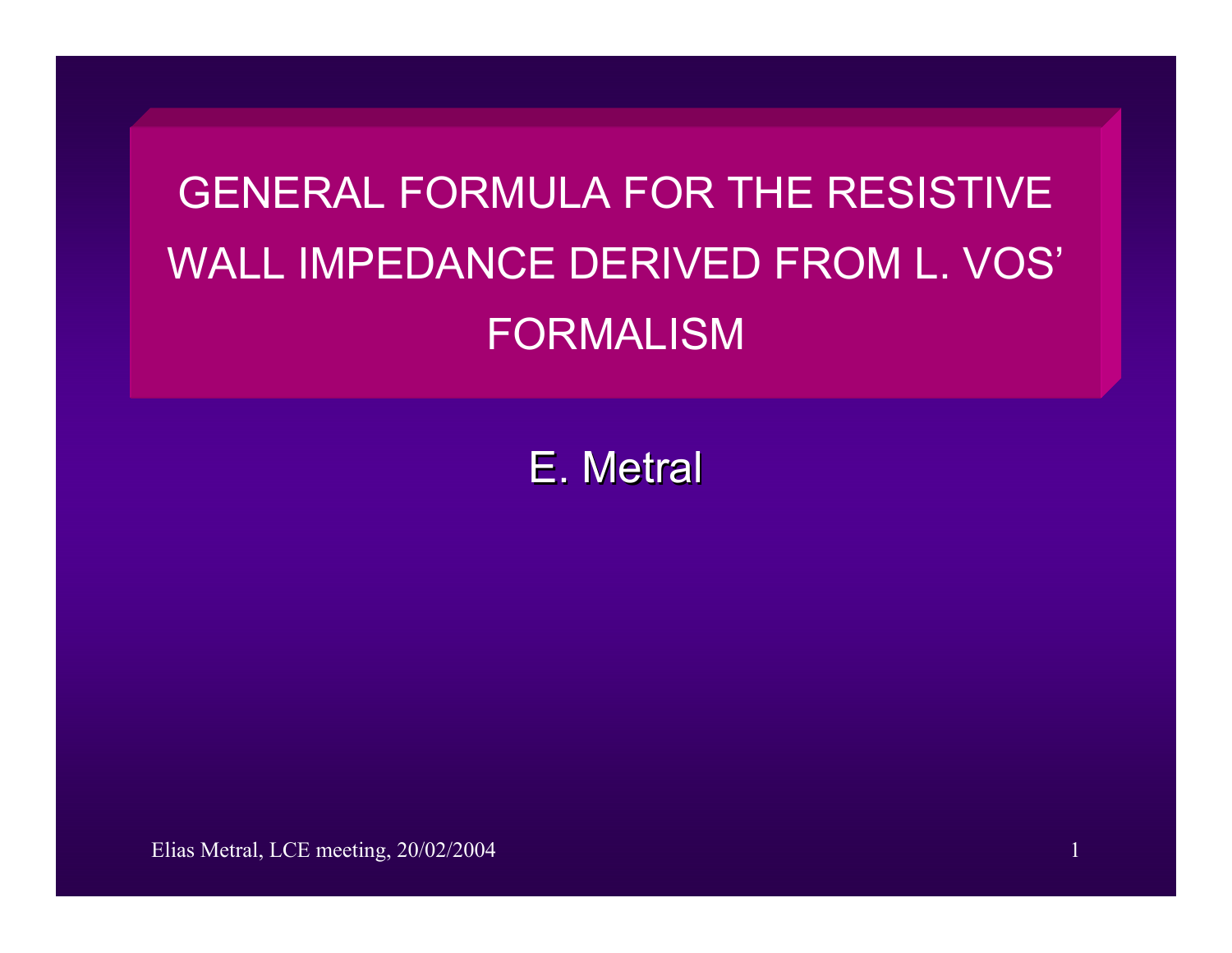## **THEORY (1/3) THEORY (1/3)**

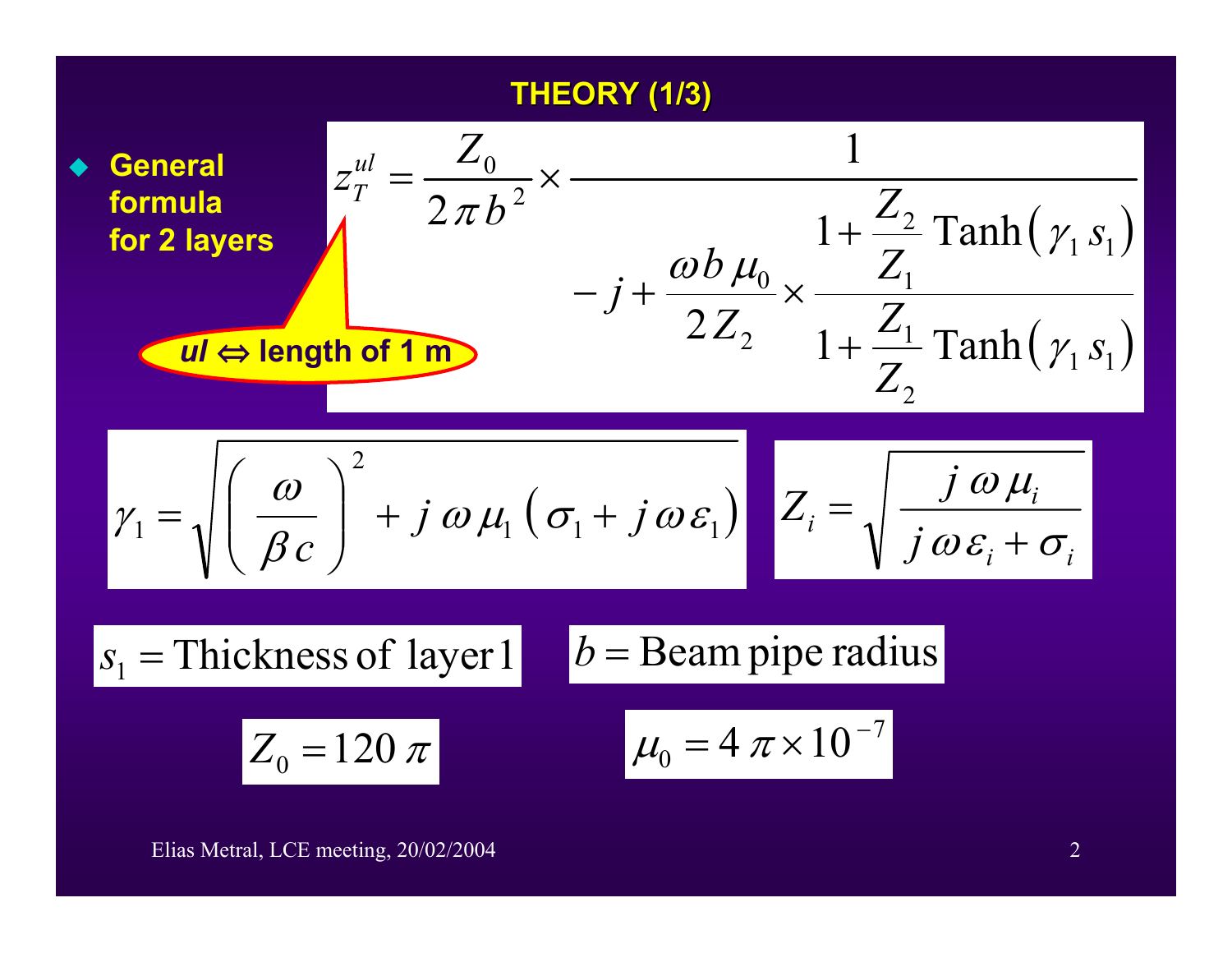

**Consider the case where the layer 2 is vacuum**

**Contract Contract Contract Contract Contract Contract Contract Contract Contract Contract Contract Contract Co**  $\blacksquare$   $|\gamma_1 s_1| >> 1$ 

⇒

$$
z_T^{ul} = (1+j)\frac{Z_0}{2\pi b^2} \times \frac{1}{-j+1+b\sqrt{\frac{\mu_0 \sigma_1 \omega}{2}}}
$$

### ⇒ **The thick-wall formula with inductive bypass is recovered**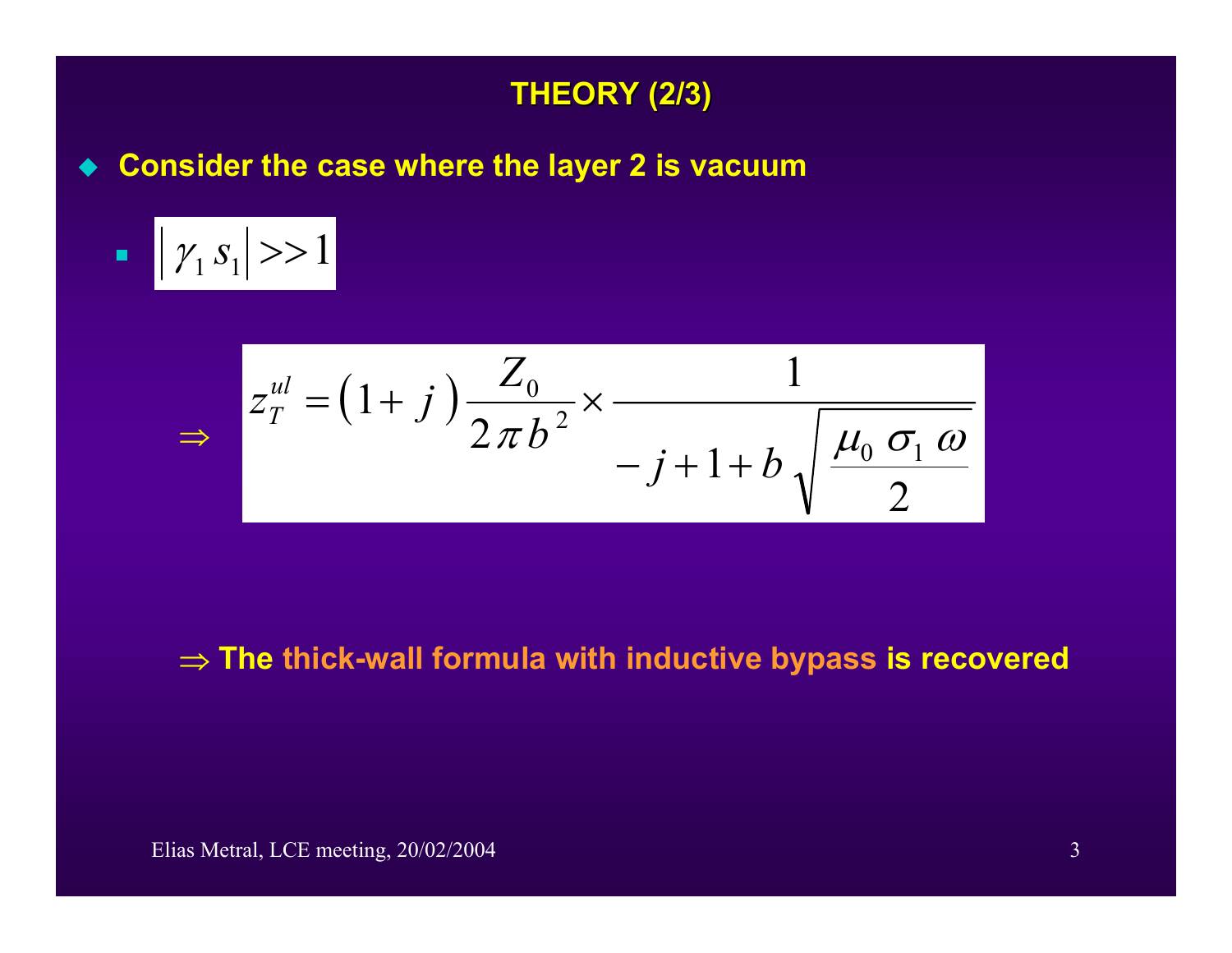



⇒

$$
z_T^{ul} = \frac{Z_0}{2\pi b^2} \times \frac{1}{-j + \frac{b \mu_0 s_1 \sigma_1 \omega}{2}}
$$

### ⇒ **The thin-wall formula with inductive bypass is recovered**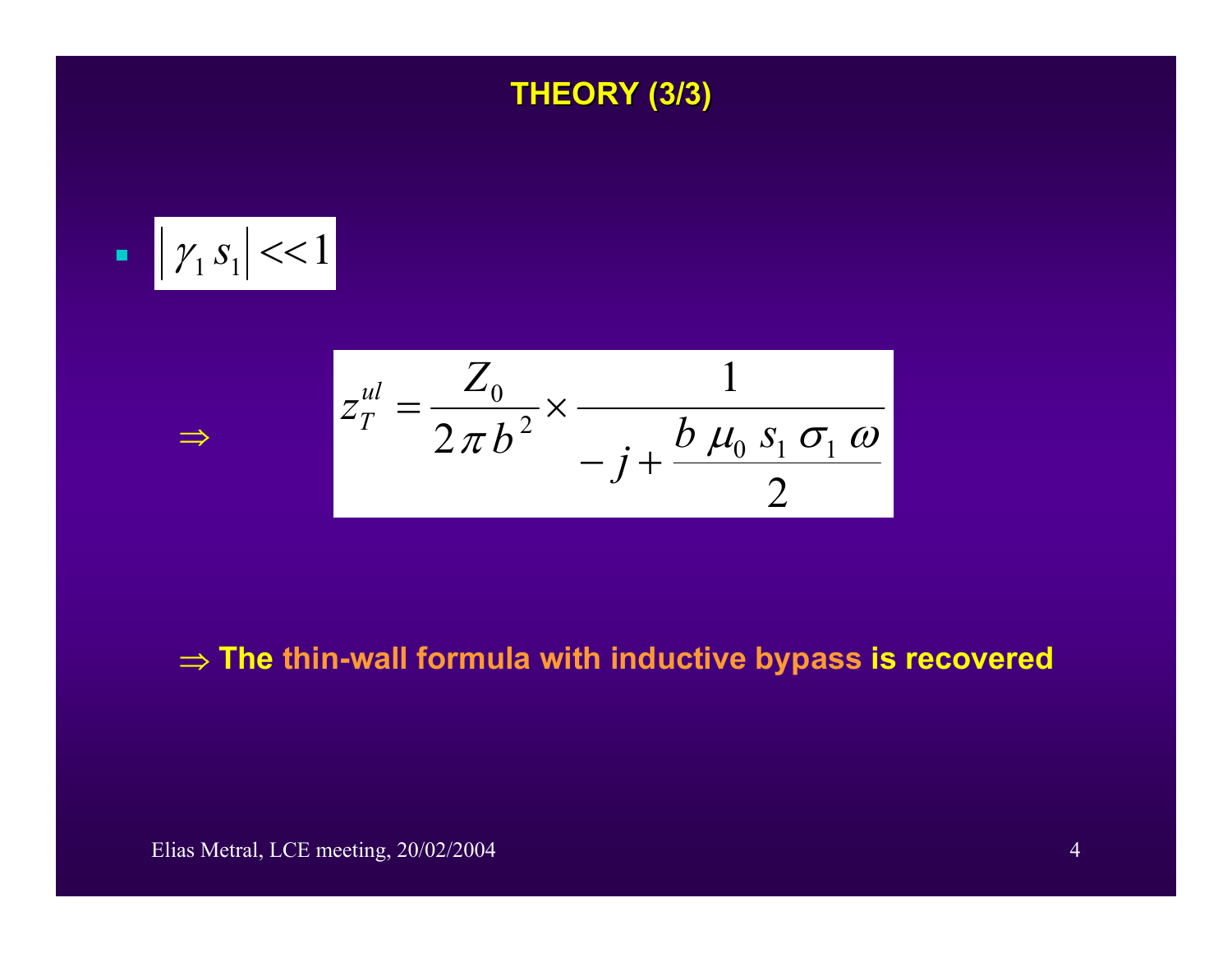## **NUMERICAL APPLICATION NUMERICAL APPLICATION**

- **The layer 2 is vacuum**
- $\bullet$  The impedance parameters are  $b=2\;\mathrm{mm}$

$$
b = 2 \text{ mm}
$$
\n
$$
\rho_1 = 14 \ \mu\Omega \text{ m}
$$
\n
$$
s_1 = 2.5 \text{ cm}
$$
\n
$$
\mu_1 = \mu_0
$$
\n
$$
\varepsilon_1 = \varepsilon_0 = \frac{1}{Z_0 c}
$$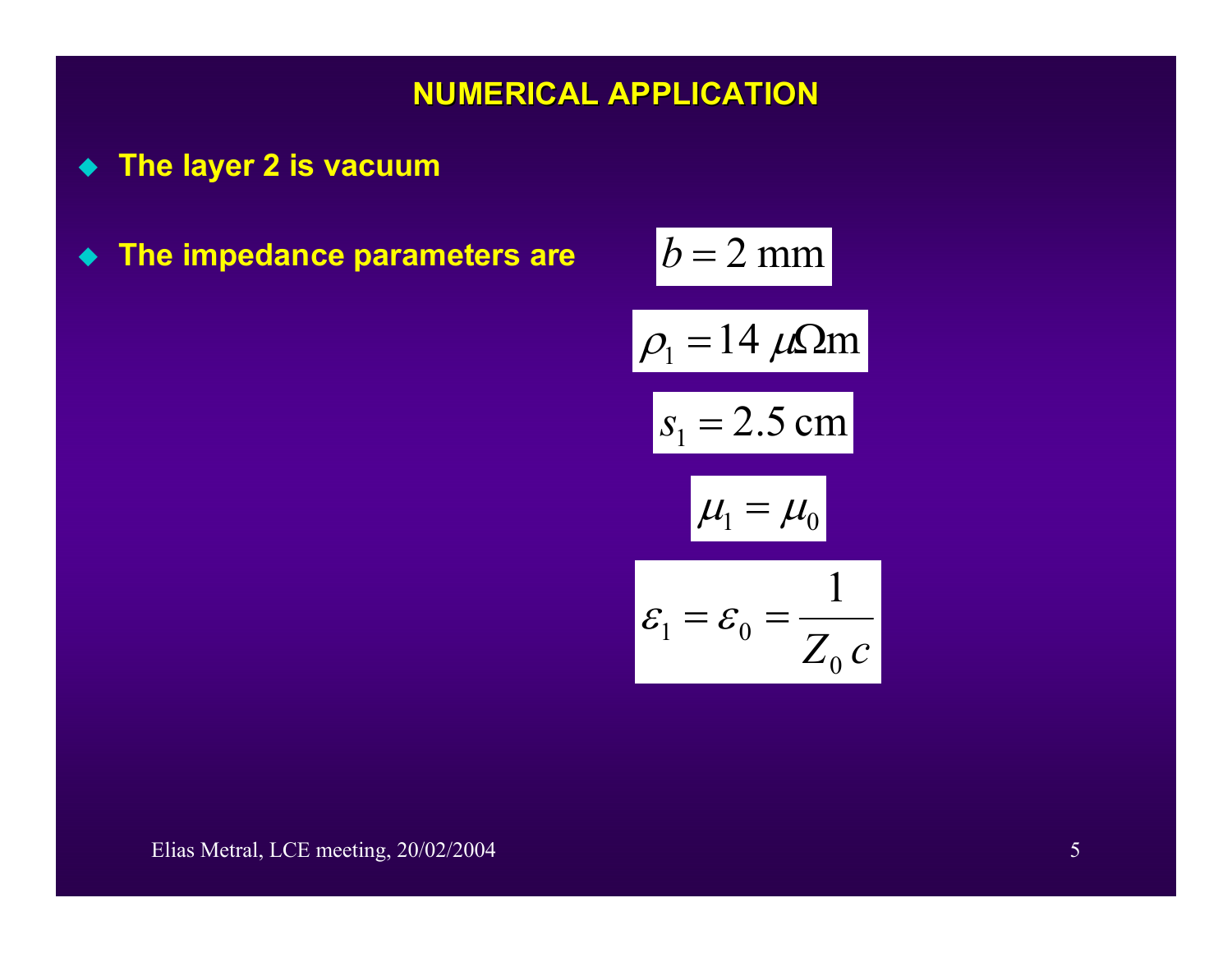

**Full = General formula Dashed = Thin-wall formula Dotted = Thick-wall formula**

**Remark : The plots are normalized by** 

$$
\frac{Z_0}{2\pi b^2}
$$

Elias Metral, LCE meeting, 20/02/2004 6

4000 6000 8000 10000

2000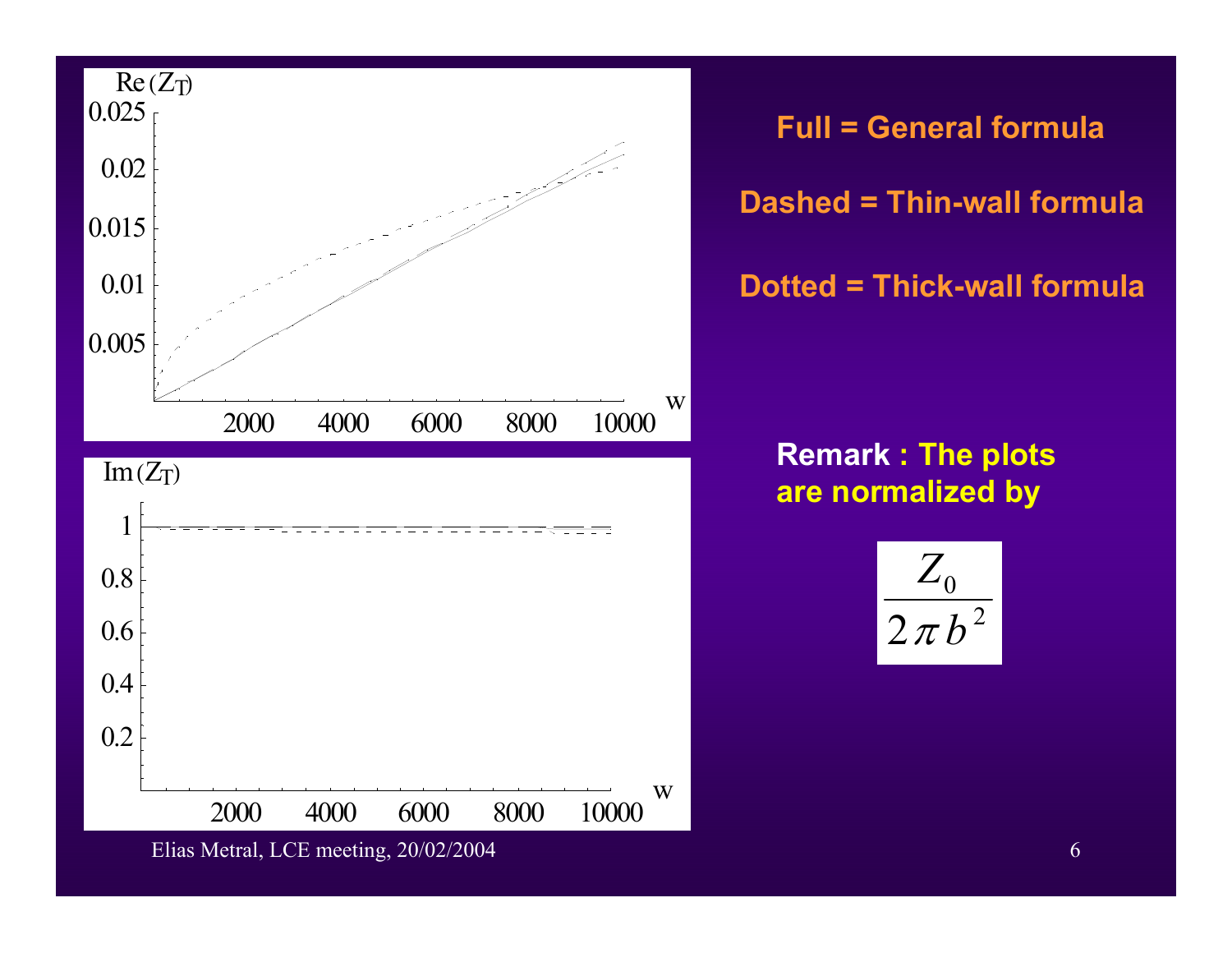

Elias Metral, LCE meeting, 20/02/2004 7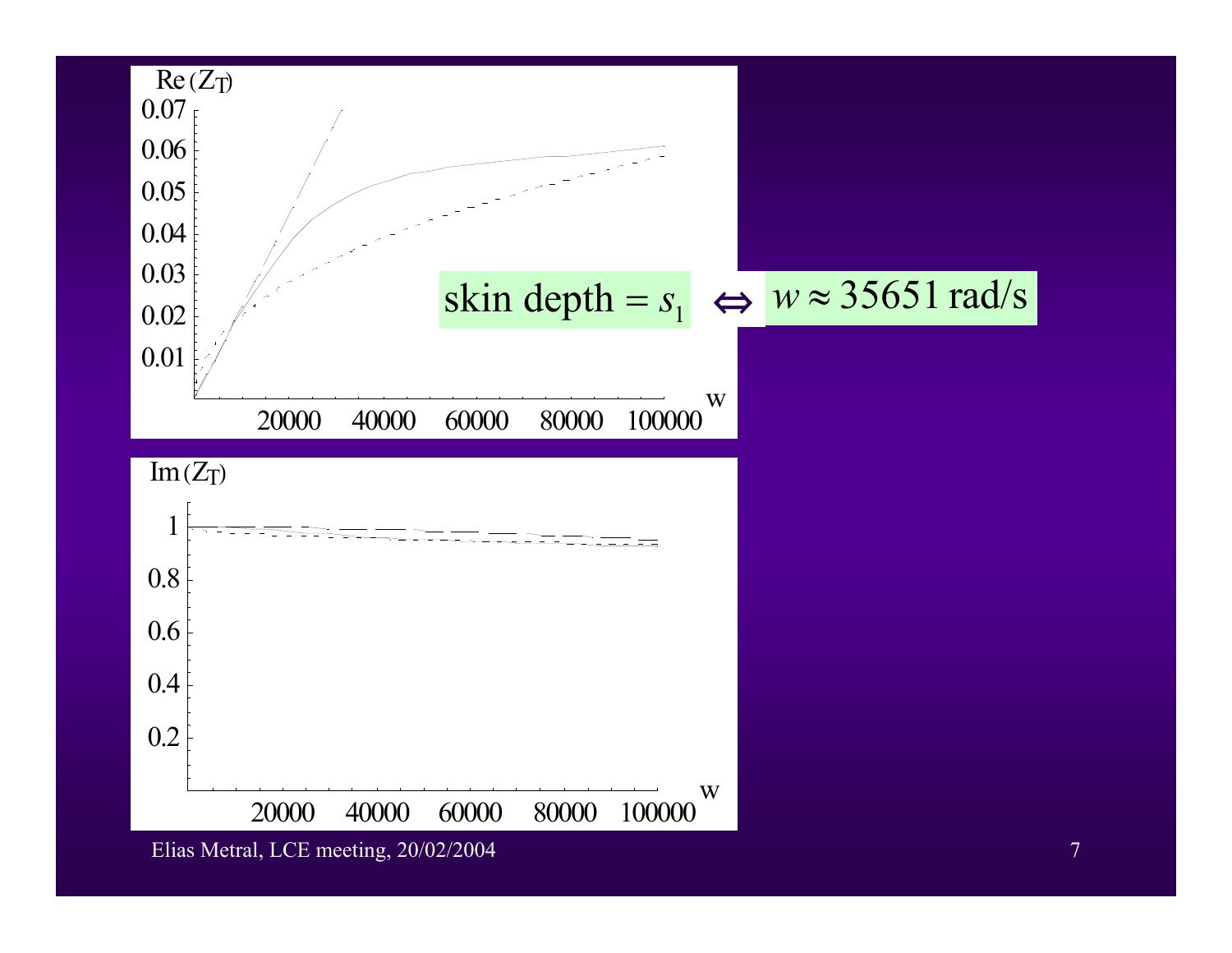

Elias Metral, LCE meeting, 20/02/2004 8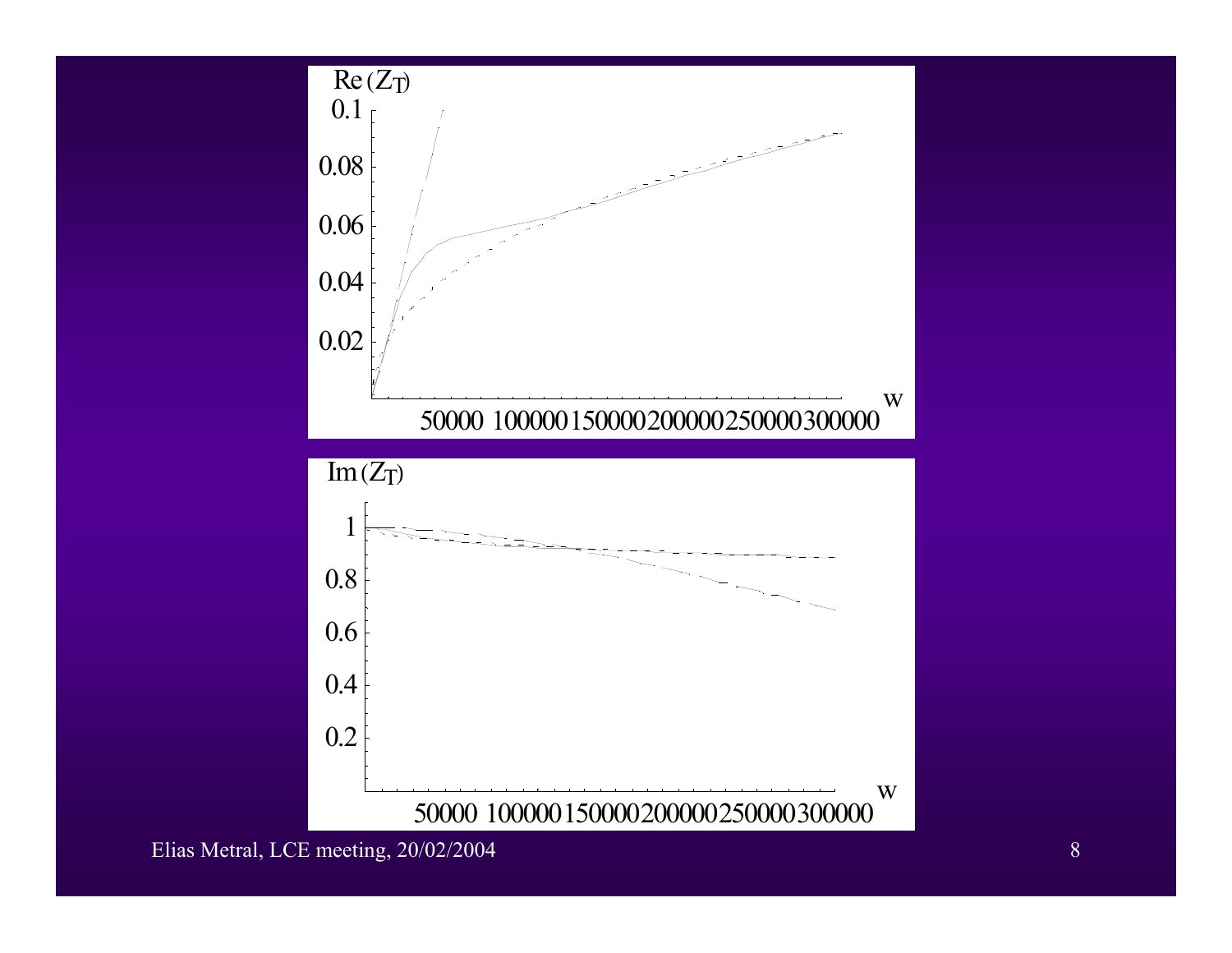

Elias Metral, LCE meeting, 20/02/2004 9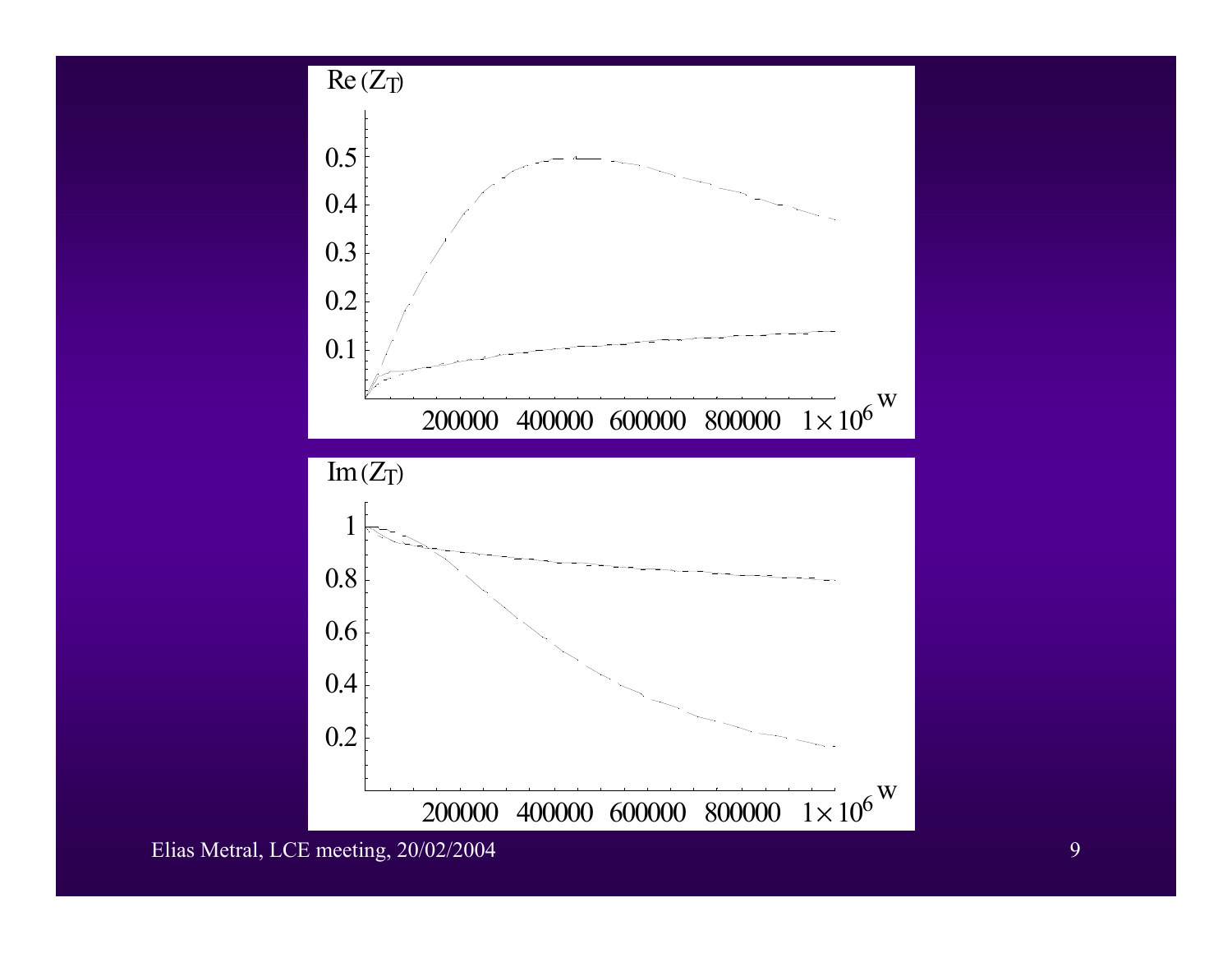

Elias Metral, LCE meeting, 20/02/2004 10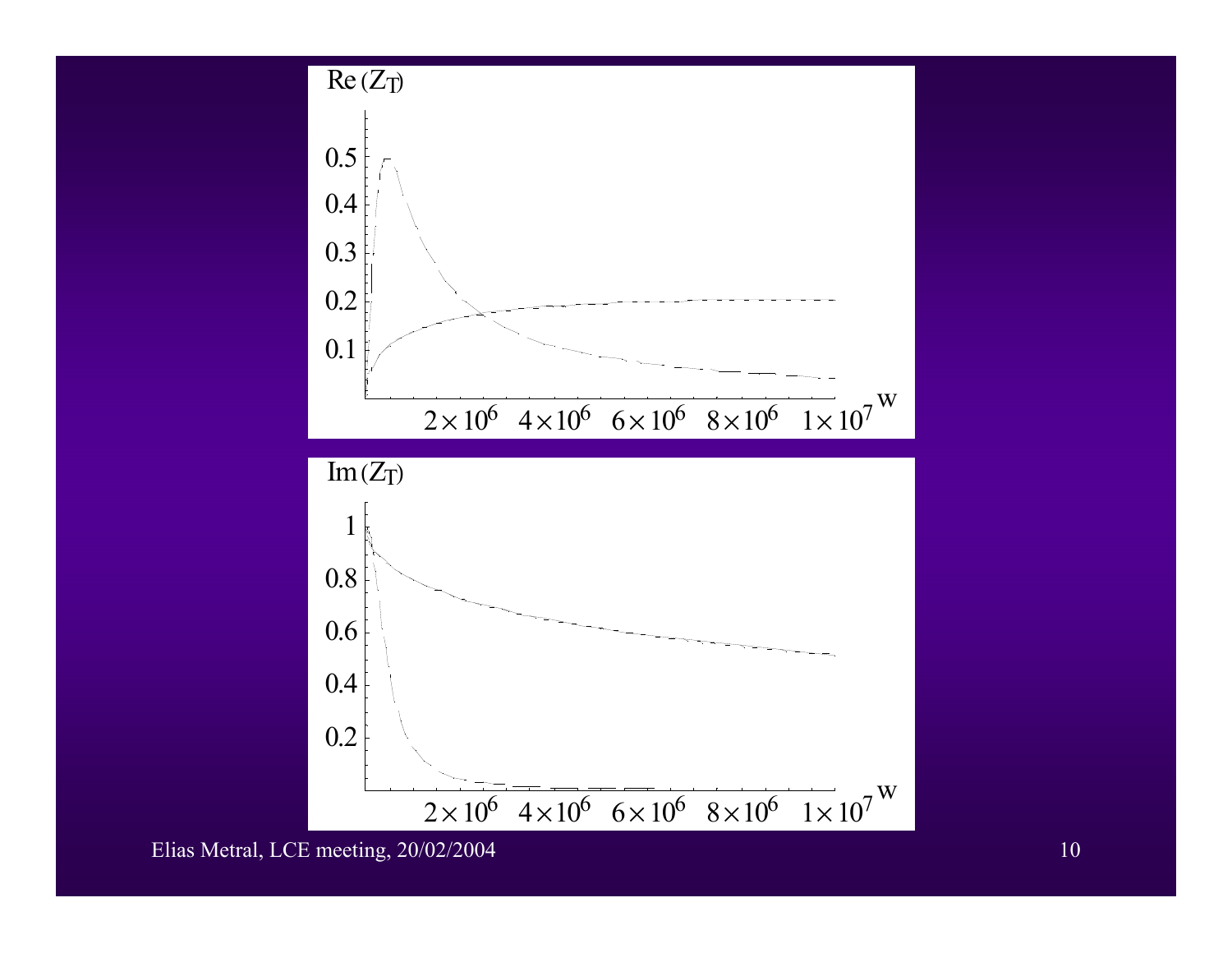

Elias Metral, LCE meeting, 20/02/2004 11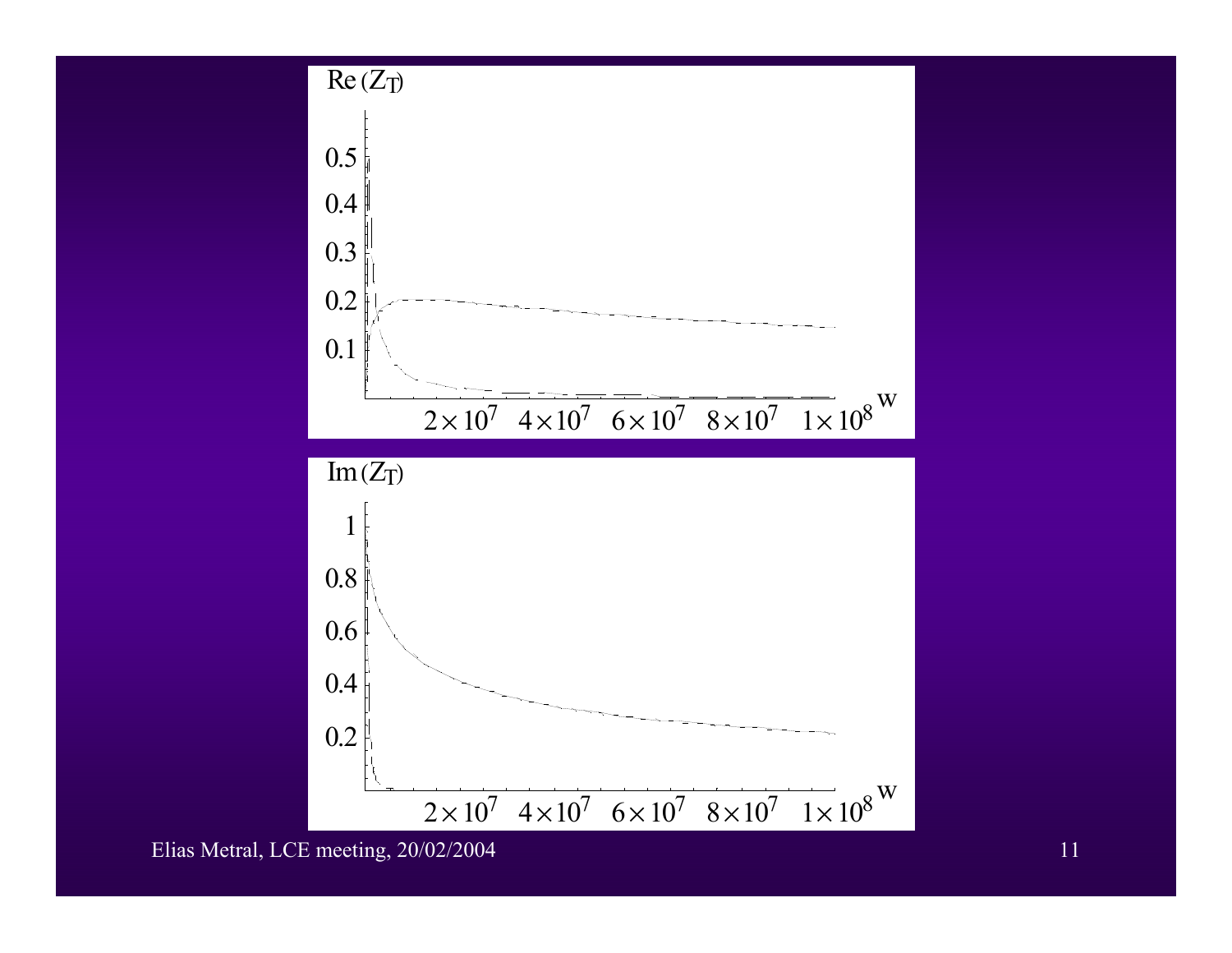THEORETICAL PREDICTIONS COMPARED TO MEASUREMENTS **(Caspers Caspers et al. in CER et al. in CERN-AB-2003-051 (RF)) (1/2) 051 (RF)) (1/2)**

**Stainless steel pipe**

$$
b = 50 \text{ mm}
$$
  

$$
s_1 = 1.5 \text{ mm}
$$
  

$$
\sigma_1 = 1.3 \times 10^6 \Omega^{-1} \text{m}^{-1}
$$

 **We will compare the transverse impedances (not normalized) per unit length in a LogLog plot**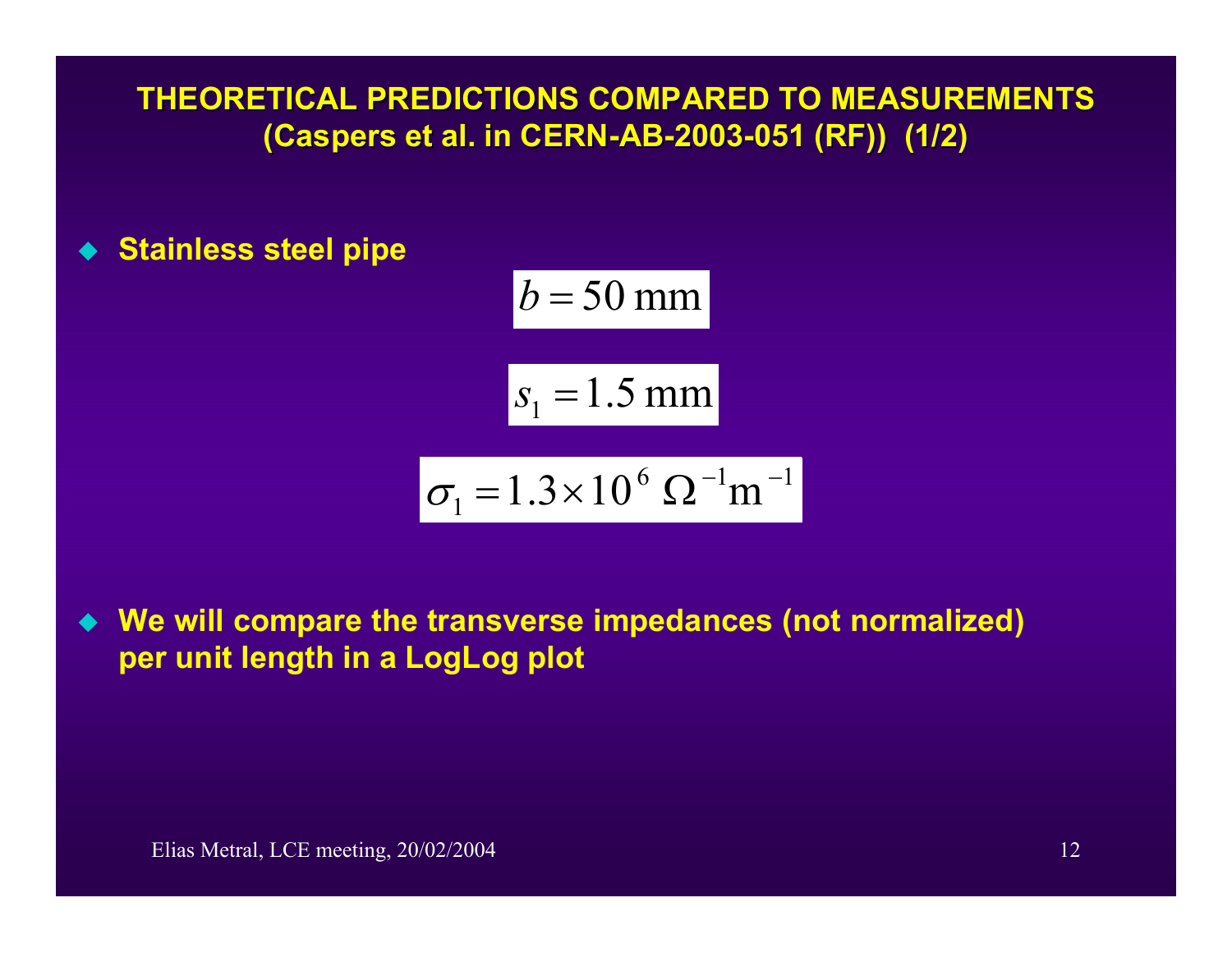# THEORETICAL PREDICTIONS COMPARED TO MEASUREMENTS **(Caspers et al. in CERN-AB-2003-051 (RF)) (2/2)**



Elias Metral, LCE meeting, 20/02/2004 13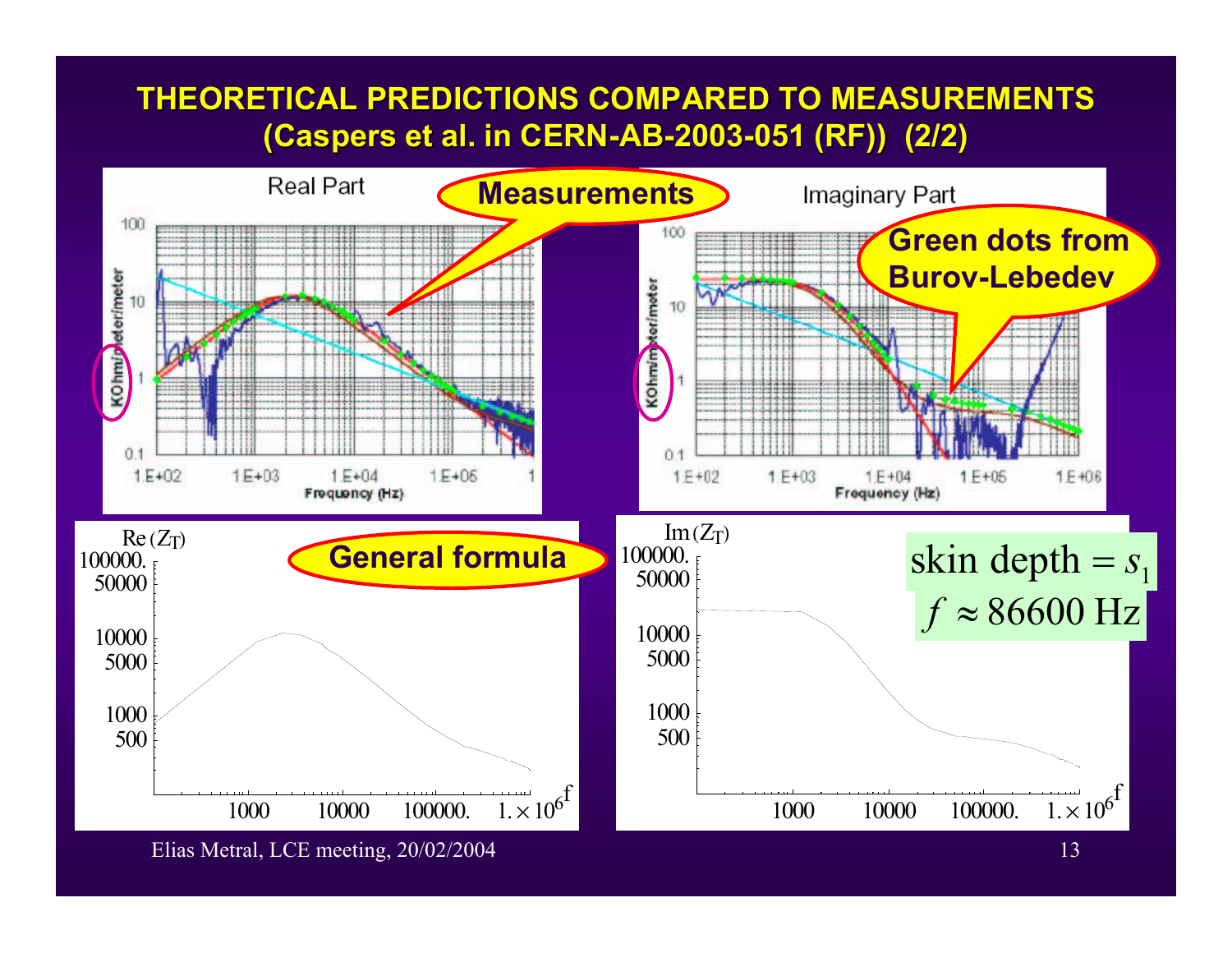# **CONCLUSION (1/2) CONCLUSION (1/2)**

- **A general formula has been found by L. Vos for any multi-layer vacuum chamber**
- **For the case of 2 layers, with the vacuum for the second layer :**
	- **The general formula reduces to the "thin-wall formula with inductive bypass" for low frequencies. This formula can be derived from L. Vos' formalism and is the same as the one derived by B. Zotter. It is the same as the one used by Caspers et al., which is a corrected version of the one derived by Nassibian and Sacherer. Burov and Lebedev say that they also obtain the same formula in this approximation**
	- **The general formula reduces to the "thick-wall formula with inductive bypass" (which can be derived from L. Vos' formalism) for high frequencies**
	- **The general formula has a smooth transition between the "thinwall formula with inductive bypass" and the "thick-wall formula with inductive bypass" for intermediate frequencies**